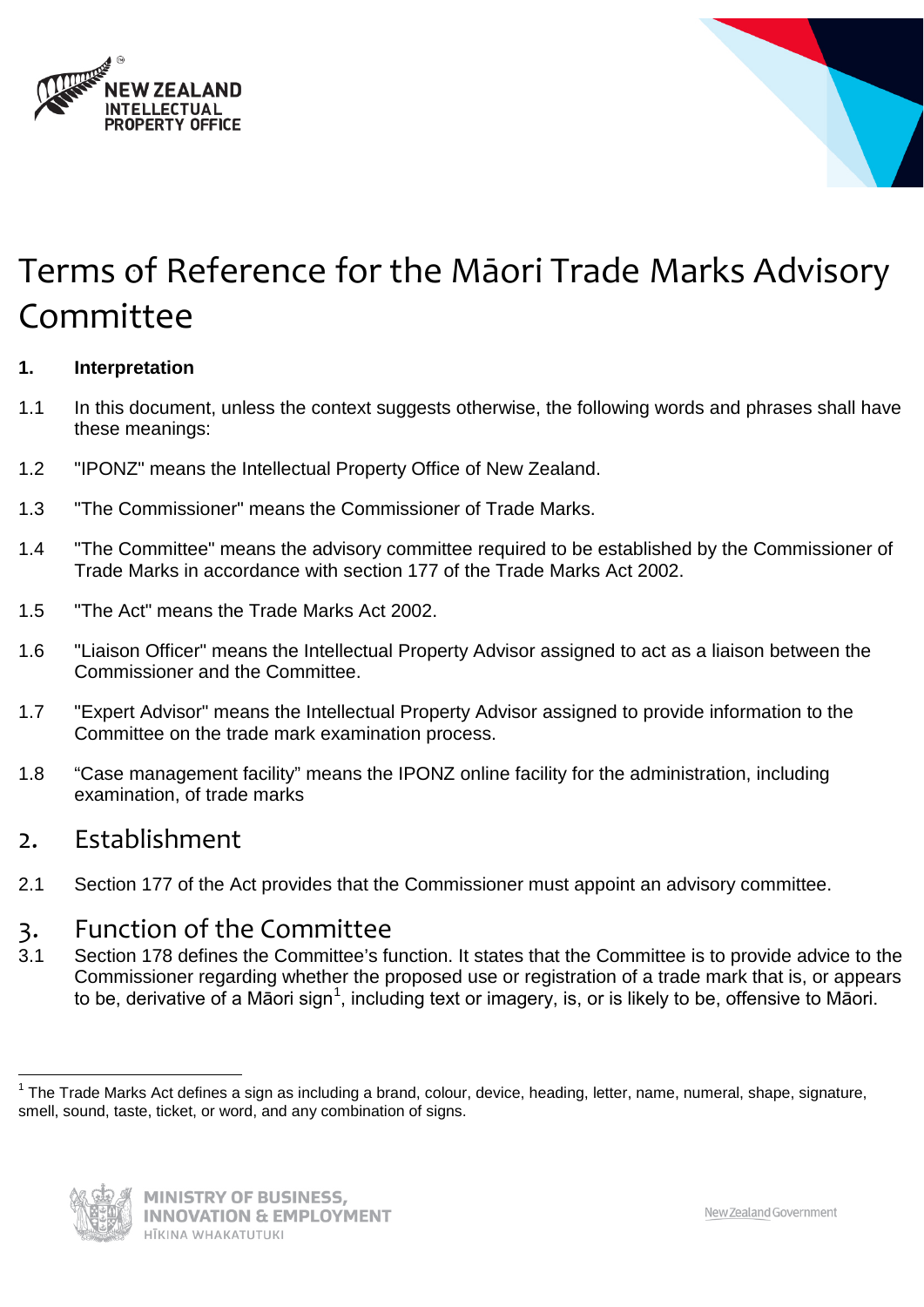- 3.2 There are a number of ways the Committee may fulfil its function. These include:
	- 3.2.1 Considering trade mark applications and providing written advice as to the likelihood of offensiveness to Māori;
	- 3.2.2 Providing advice to the Commissioner on key parties that applicants may consult regarding the potential offensiveness of particular applications;
	- 3.2.3 Helping to establish guidelines to assist IPONZ in identifying trade marks containing Māori signs;
	- 3.2.4 Helping to establish guidelines as to what sorts of applications do, and do not, need to be referred to the Committee;
	- 3.2.5 Providing advice to the Commissioner, when requested, in opposition or invalidity proceedings concerning trade marks containing Māori signs.

## 4. Appointment process

- 4.1 Expressions of interest for members to the Committee will be sought publicly through advertisements in national daily newspapers and relevant Māori media.
- 4.2 Nominations will also be sought directly from relevant agencies or sectors including:
	- The Māori business community
	- Te Puni Kokiri
	- The Waitangi Tribunal
	- New Zealand universities including whare wananga
	- Te Papa Tongarewa Board
	- Te Hunga Roia Māori o Aotearoa The Māori Law Society Incorporated
	- Creative New Zealand Te Waka Toi
	- Toi Māori Aotearoa Māori Arts New Zealand
- 4.3 A position description, application form and an interview process will be developed to assist the Commissioner. Applicants will be asked to declare any potential conflicts of interest.
- 4.4 The Commissioner, after considering any advice from the Ministry of Māori Development Te Puni Kokiri, shall appoint up to five persons to be members of the Committee.

# 5. Membership of the Committee

- 5.1 The Committee will comprise up to five members, including a chairperson, appointed by the Commissioner.
- 5.2 In considering a prospective member's qualification for appointment, the Commissioner must, in accordance with section 179(2) of the Act, have regard to that person's knowledge of Te Ao Māori (Māori worldview) and tikanga Māori (Māori protocol and culture).
- 5.3 It is also desirable that the Committee collectively have experience in:
	- Matauranga Māori (Māori knowledge);
	- An understanding of Māori imagery and iconography;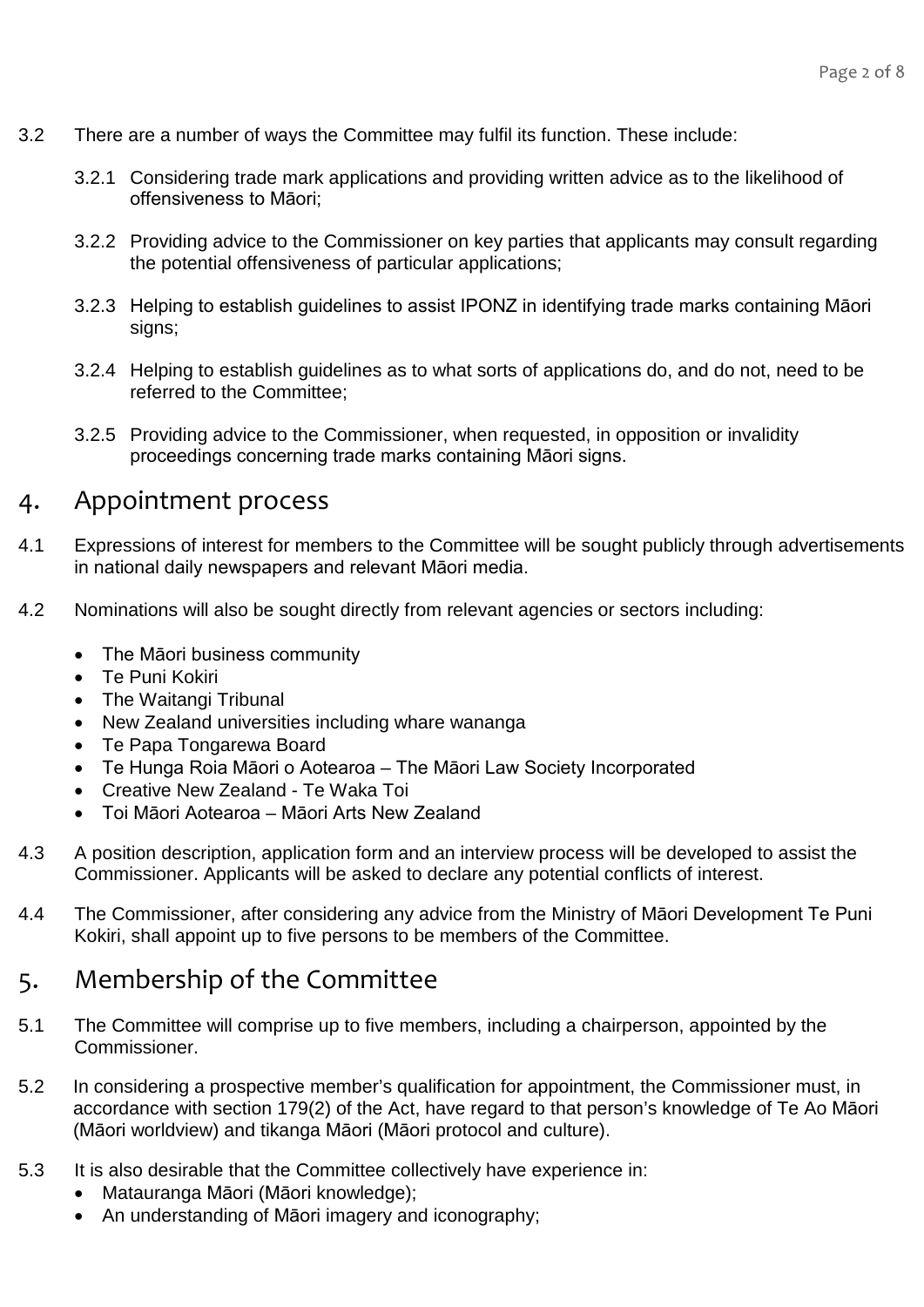- Involvement in contemporary Māori issues, with strong iwi networks;
- Business/ legal expertise; and
- Te Reo Māori (Māori language).

## **Support for the Committee**

- 6.1 The Committee will have the support of two Intellectual Property Advisors from IPONZ, an "expert advisor" and a "liaison officer".
- 6.2 The expert advisor will be experienced in practices and procedures for the examination of trade mark applications under the Act. This advisor will be present at each meeting of the Committee, as an information source on the examination process.
- 6.3 The liaison officer, will act as liaison between IPONZ and the Committee, and provide administrative support. The liaison officer will:
	- Organise and attend meetings of the Committee and record minutes;
	- Process correspondence;
	- Distribute a copy of each trade mark application to members at least two weeks prior to any meeting;
	- Compile application statistics and records of the Committee's advice for feedback to IPONZ; and
	- Assist the Chairperson to prepare the Committee's annual report.
- 6.4 The liaison officer and the expert advisor are not members of the Committee.

# 7. Term of appointment

- 7.1 Subject to clause 7.2 the Commissioner will appoint members for up to three years, with provision for reappointment.
- 7.2 Any appointed member of the Committee (including the chairperson of the Committee) may at any time, be removed from office by the Commissioner for disability affecting performance of duty, bankruptcy, neglect of duty, or misconduct, proved to the satisfaction of the Commissioner.
	- 7.2.1 Neglect of duty may include for example, the situation where a member failed to attend three consecutive meetings of the Committee without sufficient reason for absence.
- 7.3 Any appointed member of the Committee (including the Chairperson of the Committee) may at any time resign his or her office by giving written notice to that effect to the Commissioner.

## 8. **Assessments for offensiveness**

- 8.1 All trade marks will be assessed for likely offensiveness to Māori using the IPONZ case management facility.
- 8.2 Members will be provided with a login to the facility which they agree to treat confidentially.
- 8.3 The IPONZ liaison officer will advise members by email on a weekly basis the number of trade marks awaiting assessment.
- 8.4 Members will assess trade marks for likely offensiveness to Māori on a fortnightly basis.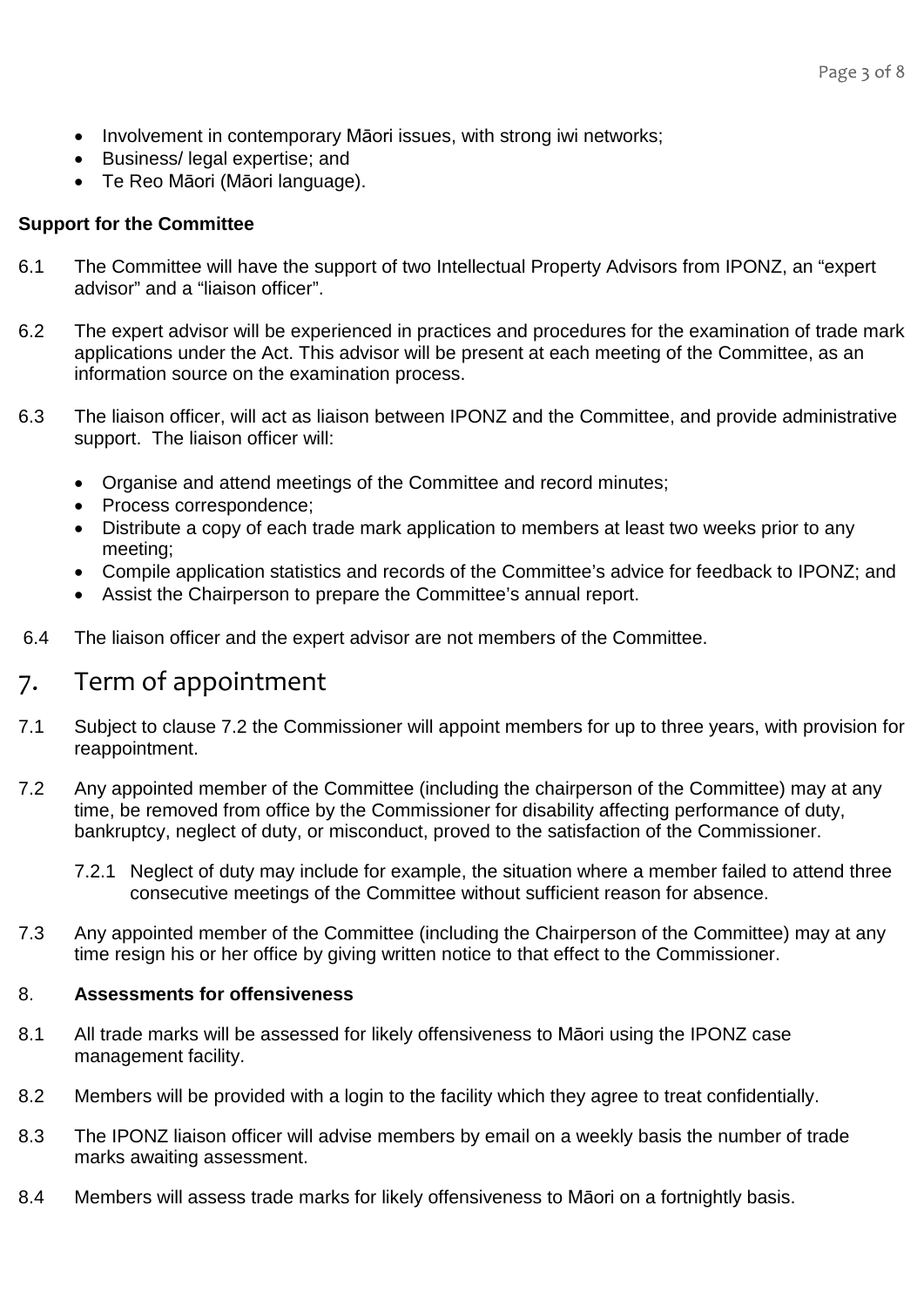- 8.5 Members assess the trade marks by voting in the case management facility and will provide any additional information they feel necessary to support their decision.
- 8.6 The Chair has a casting vote where a consensus is not reached.
- 8.7 A quorum of three members is required for an assessment.
- 8.8 The Committee can use "discussions" in the case management facility to form an assessment or at the request of the Chair use other means such as email or telephone<sup>1</sup>.
- 8.9 The Committee will be provided a list of the outcomes from the assessments.
- 8.10 The liaison will always consult with the Chair should there be any questions or ambiguity in the assessments.

#### **9 Meetings**

- 9.1 The Committee will meet in person at least once a year.
- 9.2 Meetings can be called as and when required at the request and agreement of the Chair and the Commissioner of Trade Marks.
- 9.3 The Committee may determine its own procedure for meetings subject to any direction from the Commissioner.

## **Conflicts of Interest**

- 10.1 Members are to be aware of potential direct or indirect conflicts of interest as they arise and declare any such conflicts to the Chairperson and the Commissioner by notifying the conflict in the case management facility. No member may participate in the provision of any advice on any trade mark application where he or she has an actual or potential conflict of interest.
- 10.2 A conflict of interest can arise or potential conflicts may arise where:
	- (a) A member of the Committee or any member of his or her immediate family is the applicant for registration of a trade mark on which the Commissioner has sought advice; or
	- (b) A member of the Committee or any member of his or her immediate family has an interest (financial or otherwise) in a company or business or other entity that is the applicant for registration of a trade mark application on which the Commissioner has sought advice; or
	- (c) A member of the Committee is involved (financially or otherwise) with an applicant for registration of a trade mark application on which the Commissioner has sought advice; or
	- (d) A member of the Committee has provided any advice or support to the applicant for registration, or any advice or support to any other person, in relation to the trade mark application on which the Commissioner has sought advice.
- 10.3 Where a member is aware that he or she has or may have a potential conflict of interest as defined above, that member must immediately note accordingly and withdraw:
	- (a) From any discussion or involvement in the advice relating to the application; or
	- (b) Until the Committee, by resolution decides whether:
		- i. the conflict is such that the member must withdraw from any discussion or involvement in the advice relating to the application, or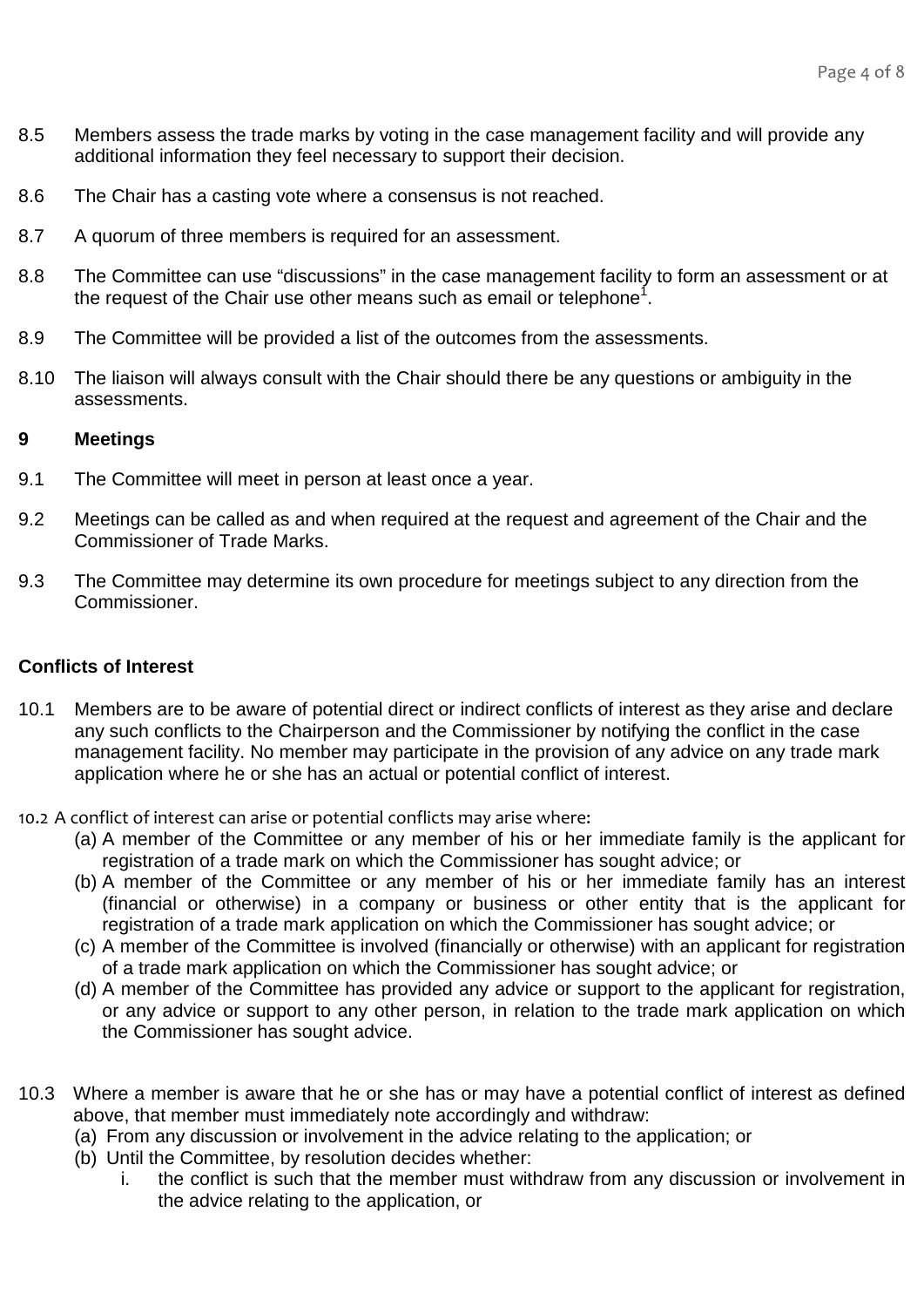- ii. the conflict, if it exists at all, is of a minor nature and will not have a bearing on the application under consideration.
- 10.4 Where a member reasonably believes that another member has a potential conflict of interest he or she

must inform the Chairperson or the Commissioner in the event that it is reasonably believed that the

chairperson has a potential conflict of interest, of the existence of and reasons for that belief.

- 10.5 In the event that a potential conflict of interest is raised pursuant to clause 10.4, the Committee shall determine whether:
	- (a) the conflict is such that the member must withdraw from any discussion or involvement in the advice relating to the application, or
	- (b) the conflict, if it exists at all, is of a minor nature and will not have a bearing on the application under consideration.

# 11. Communication and information management

11.1 Role of the liaison officer:

11.1.1 Communication (by phone, e-mail or letter) between IPONZ and the Committee members will be conducted through the liaison officer.

11.1.2 All communications will be filed as records and kept by the liaison officer.

- 11.2 Communication between the Commissioner and the Committee:
	- 11.2.1 The Commissioner will usually communicate with the Committee in writing, through the liaison

officer.

11.2.2 All formal communications, including advice from the Committee to the Commissioner regarding

the proposed use or registration of a trade mark are to be in writing in the case management

facility.

- 11.2.3 The Commissioner will provide the Committee with a template for reporting advice on trade mark applications. The template may, subject to any direction given by the Commissioner, be altered to suit the needs of the Committee.
- 11.2.4 The advice of the Committee is not binding on the Commissioner. The Commissioner will appraise the advice taking into account all relevant factors affecting registrability and may come to a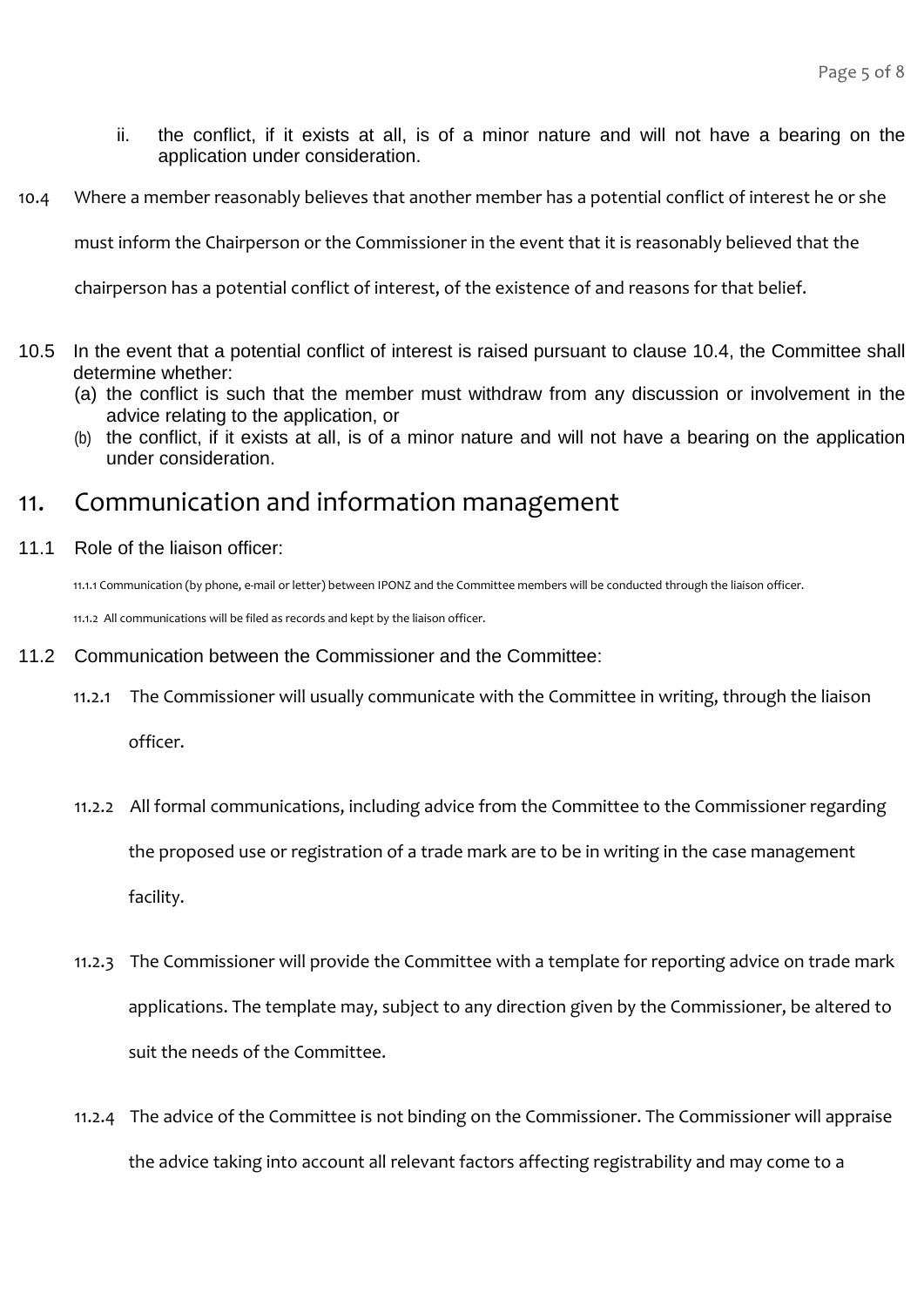determination on the eligibility of an application that is different to the advice received from the Committee.

- 11.2.5 The Committee may request, in writing, a written explanation from the Commissioner in relation to any decision taken by the Commissioner, which is contrary to the advice of the Committee. The Commissioner will provide any such explanation prior to the next meeting of the Committee.
- 11.2.6 As part of the process for considering trade mark applications the Committee may advise the Commissioner that, in the Committee's view, further information should be sought by an applicant from a specific Māori group before the Committee can properly provide advice as to the likely offensiveness of any trade mark. The Committee is to specify the nature of any necessary additional information.
- 11.3 Between the Commissioner and applicants:
	- 11.3.1 The Commissioner is responsible for communicating the advice of the Committee to the applicant by Compliance Report. The applicant will correspond directly with Commissioner, not the Committee.
- 11.4 Official Information Act 1982
	- 11.4.1 All records of Committee meetings, communications between the Committee and the liaison officer, and the advice of the Committee will be subject to the provisions of the Official Information Act 1982.
	- 11.4.2 Requests for information, from both applicants and the public more generally, will be dealt with by the Commissioner in accordance with the Official Information Act 1982.
- 11.5 Confidentiality
	- 11.5.1 Neither the Commissioner nor the Committee will comment publicly on any matters that relate directly or indirectly to:
	- (a) the Committee, or
	- (b) any advice given by the Committee, or
	- (c) any application in respect of which the Commissioner has sought the advice of the Committee (apart from the fact that such advice has been sought), or
	- (d) the policies and practice of IPONZ so far as they relate to the Committee,

without consulting with the other party.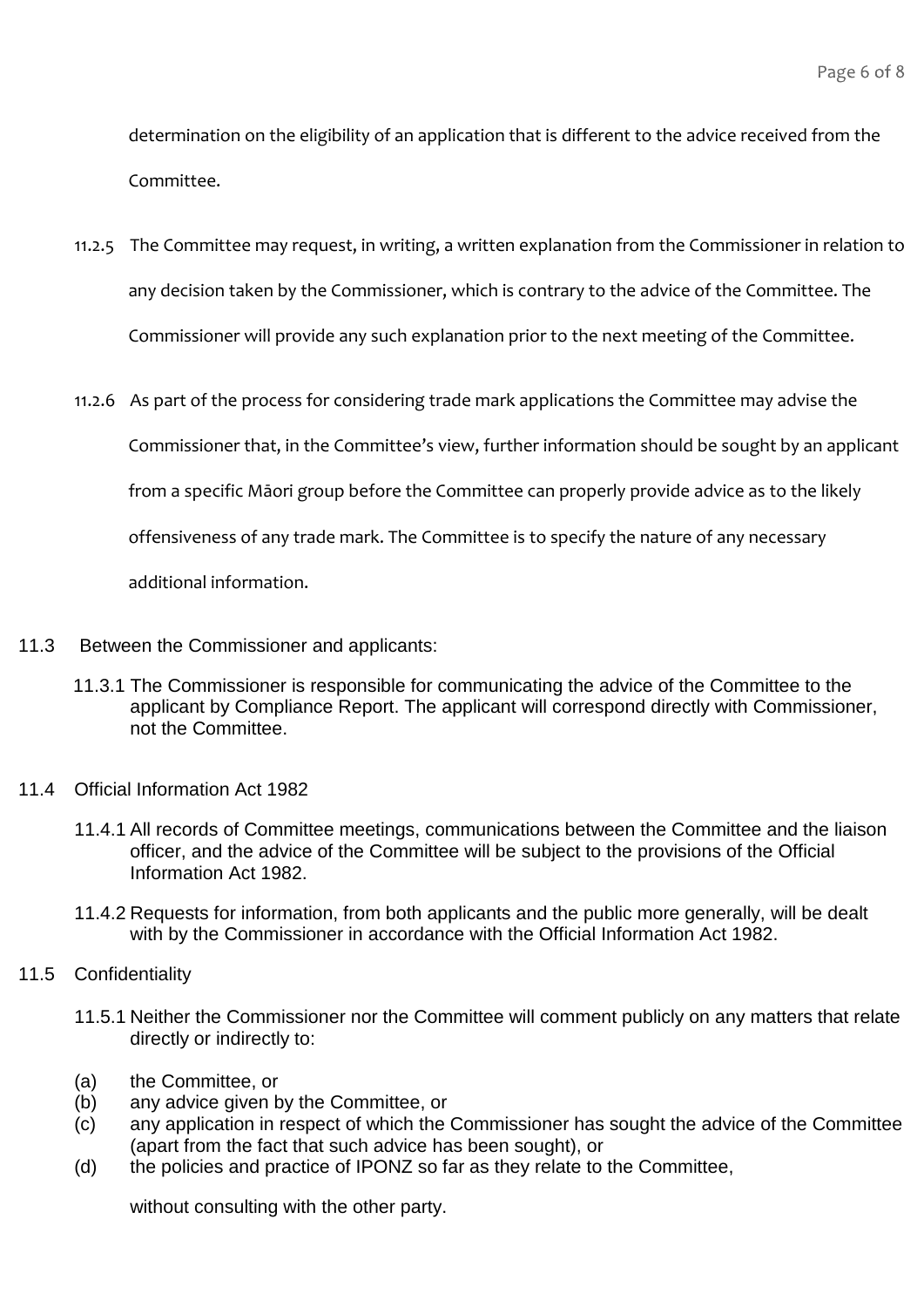11.5.2 With the exception of information that is already publicly available, any information exchanged or assistance given under the Memorandum of Understanding and Terms of Reference will remain confidential to the parties. Disclosure of such information or assistance will only be made with the prior approval of the parties and/or according to law. If either the Commissioner or the Committee receives a request under the Privacy Act 1993 or the Official Information Act 1982 for information supplied in terms of the Memorandum of Understanding and Terms of Reference, the party in receipt of the request shall contact the other party to discuss the handling of the request.

# 12. Process of Consideration of Applications

- 12.1 The following process will be used for the consideration of trade mark applications containing Māori signs. A more detailed guide will be prepared to assist the Committee. The Commissioner may vary this process from time to time as he or she sees fit.
- 12.2 Step one:

Trade mark applications received by IPONZ are to be assessed by IPONZ to determine whether they are, or appear to be, derivative of a Māori sign. This assessment shall have regard to guidelines to be determined in consultation with the Committee.

12.2 Step two:

The IPONZ case management facility automatically allocates trade mark applications that are, or appear to be derivative of a Maori sign for assessment directly to the Committee members IPONZ will not issue a Compliance Report until it has received the advice from the Committee.

12.3 Step three:

The Committee will assess the trade marks applications forwarded to it and determine whether any trade mark is, or is likely to be, offensive to Māori.

- 12.4 Advice to the Commissioner is to be recorded in the case management facility. The Committee's advice will contain a determination that the application is either:
	- offensive:
	- not offensive:
	- likely to be offensive; or

Alternatively, the Committee members may advise that further information is required before a determination can be made.

- 12.5 If the Committee decides that further information from a specific person or Māori group should be sought, the Committee must advise the Commissioner of this, together with the nature of the further information required. The Commissioner will consider the Committee's advice in such cases and determine whether to advise the applicant to obtain this additional information.
- 12.6 Where the Committee has advised that a particular person or group should be approached for additional information, the Commissioner may inform that person or group of the Committee's advice and establish a process to obtain the advice sought by the applicant. In such cases IPONZ will